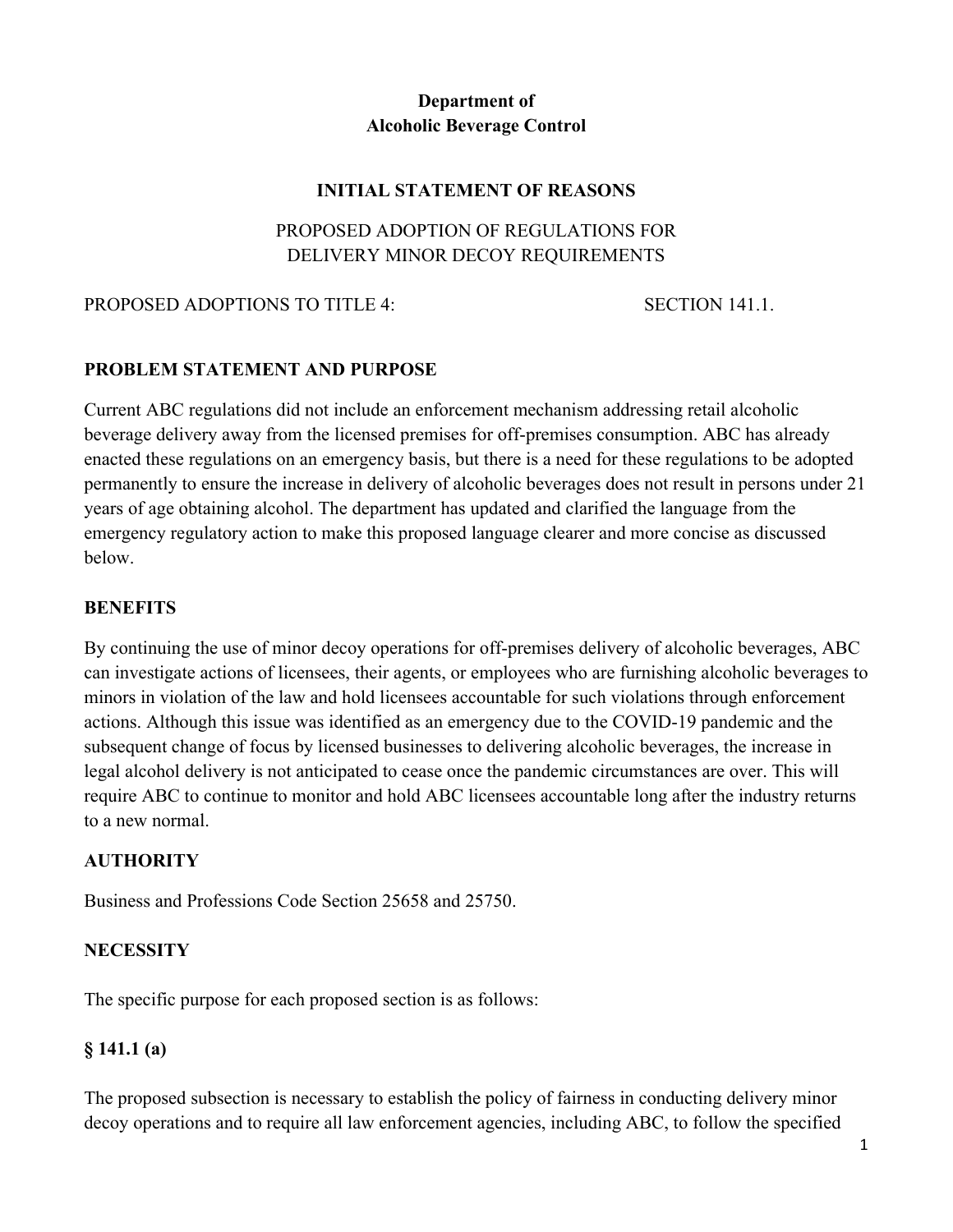regulatory standard. This subsection also establishes that the new delivery minor decoy standards should be construed consistently with the standards long established by both precedential decisions and industry policies for "normal" (in-person purchases) minor decoy operations found in Title 2 California Code of Regulations section 141. This subsection was modified from the approved emergency regulation for grammatical consistency and clarity.

### **§ 141.1 (b)**

The proposed subsection establishes a definition for "delivery" in the context of delivery minor decoy operations. This subsection is necessary to delineate the difference of the proposed regulation standards for delivery minor decoy requirements to the standards of traditional minor decoy requirements for sales done in person. Although the standards are similar and fairness should be preserved in both, delivery minor decoy requirements must be different due to the change in location of the transfer of alcohol. The standards found in Title 2 California Code of Regulations section 141 for minor decoy operations apply to in-person service and sales on an ABC licensed premises. The proposed regulatory package is intended to apply an operation run by law enforcement for any alcohol service, sale, or delivery that occurs away from the licensed premises. This subsection was modified from the approved emergency regulation for grammatical consistency and clarity.

### **§ 141.1 (c)**

The proposed subsection establishes a definition for "agent" in the context of delivery minor decoy operations. This subsection is necessary to establish with clarity that those delivering alcoholic beverages to consumers on behalf of an ABC licensee are considered by the department as agents acting on behalf of the ABC licensee, whether a licensee, an employee of a licensee, or a contractor working for a third-party delivery service working on behalf of an ABC licensee. Many ABC licensees contract with third-party delivery services to accomplish their deliveries. These third-party delivery services are not regulated by the department and cannot exercise any alcohol license privileges, such as selling or delivering alcohol, without approval an ABC licensee. This relationship is already established under existing law. This subsection was modified from the approved emergency regulation for grammatical consistency and clarity.

#### **§ 141.1 (d)**

The proposed subsection defines that a "minor decoy" is a person who is working with law enforcement as outlined in Business and Professions Code section 25658(f). This subsection is necessary to ensure the standard term "minor decoy" is established and understood by all parties who are affected by this regulatory action. This subsection was modified from the approved emergency regulation for grammatical consistency and clarity by moving the former subsection (d) to modify the requirement in subparagraph (e)(4) rather than have the two requirements be separate.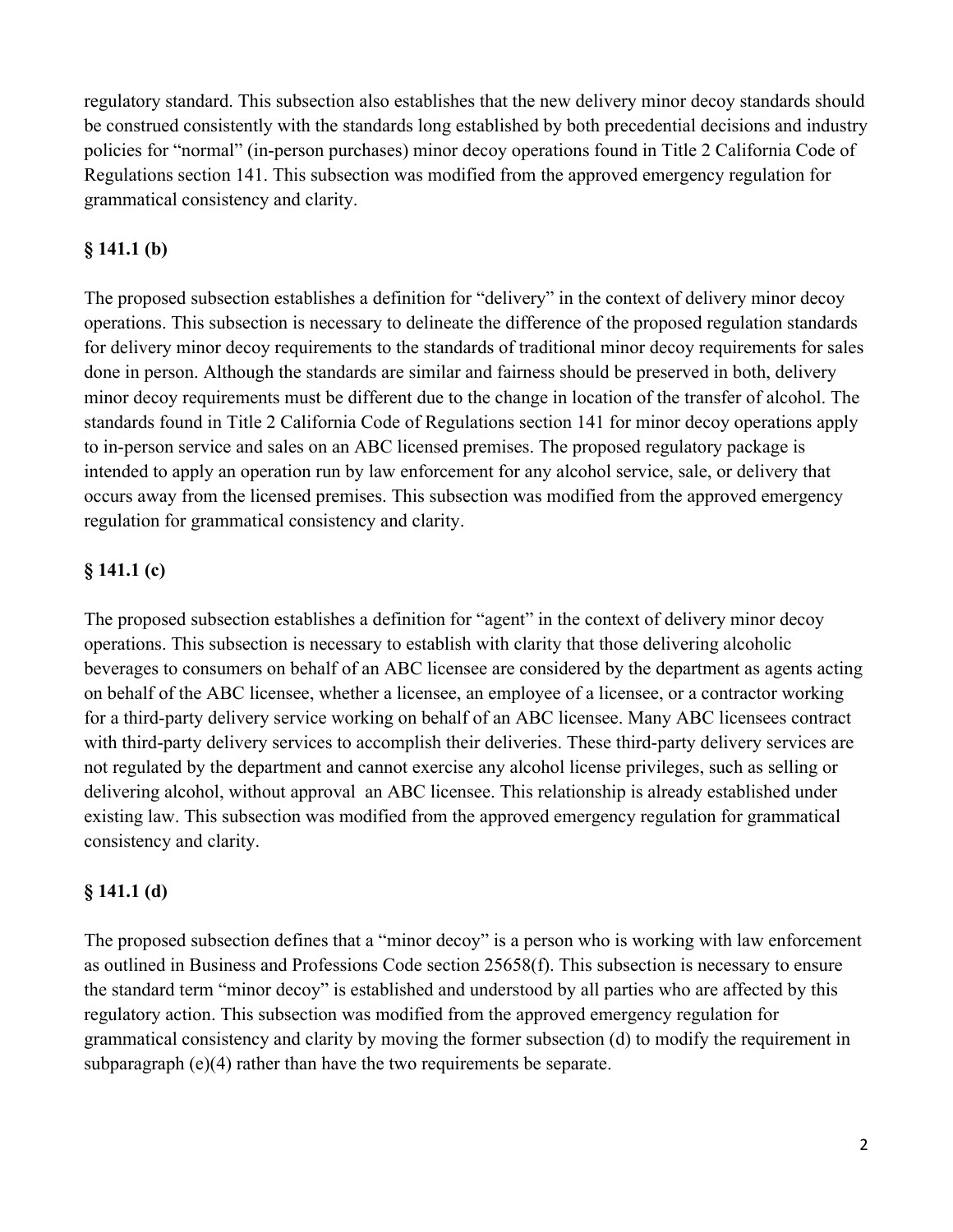### **§ 141.1 (e)**

The proposed subsection establishes the requirements of a minor decoy targeting alcohol delivery in an operation carried out by law enforcement. This subsection is necessary to establish the regulatory standards that promote fairness in delivery minor decoy operations, as opposed to the normal in-person minor decoy process established in Title 2 California Code of Regulations section 141. This regulation informs ABC licensees, their employees, their agents, and the public, the process that law enforcement will use to ensure deliveries do not furnish alcohol to a person under 21 years of age. This subsection makes the new delivery minor decoy fairness standards consistent with the standards long established by both precedential decisions and industry policies for traditional minor decoy operations found in Title 2 California Code of Regulations section 141(b). This subsection was modified from the approved emergency regulation for grammatical consistency and clarity.

#### **§ 141.1 (e)(1)**

The proposed subparagraph requires all minor decoys to be under 20 years of age. This subparagraph is necessary to reduce the potential risk of ABC licensees misreading or misunderstanding the "Age 21 in [current year]" banner on IDs to indicate that a minor decoy is of legal age, if the transaction falls within the same, current year. This fairness standard for minor decoys for in-person alcohol sales was established in Title 2 California Code of Regulations section 141(b)(1) and the same standard should be continued under the new delivery minor decoy requirements. This subsection was modified from the approved emergency regulation for grammatical consistency and clarity. However, the changes are not meant to deviate from established standards and precedent set for the language found in Title 2 California Code of Regulations section 141(b)(1).

#### **§ 141.1 (e)(2)**

The proposed subparagraph requires all minor decoys to display the appearance of someone who is generally expected to be under the age of 21 at the time of the violation. This subparagraph is necessary to ensure ABC licensees, their employees, and their agents will not be purposefully misled by a minor decoy into thinking they are of legal age to obtain alcohol by their appearance. This fairness standard for minor decoys for in-person alcohol sales was established in Title 2 California Code of Regulations section 141(b)(2) and the same standard should be continued under the new delivery minor decoy requirements. This subsection was modified from the approved emergency regulation for grammatical consistency and clarity. However, the changes are not meant to deviate from established standards and precedent set for the language found in Title 2 California Code of Regulations section 141(b)(2).

#### **§ 141.1 (e)(3)**

The proposed subparagraph requires all minor decoys to carry their own identification, or no identification, and to provide their identification upon the request of the person making the delivery if carried. This subparagraph is necessary to ensure ABC licensees, their employees, and their agents can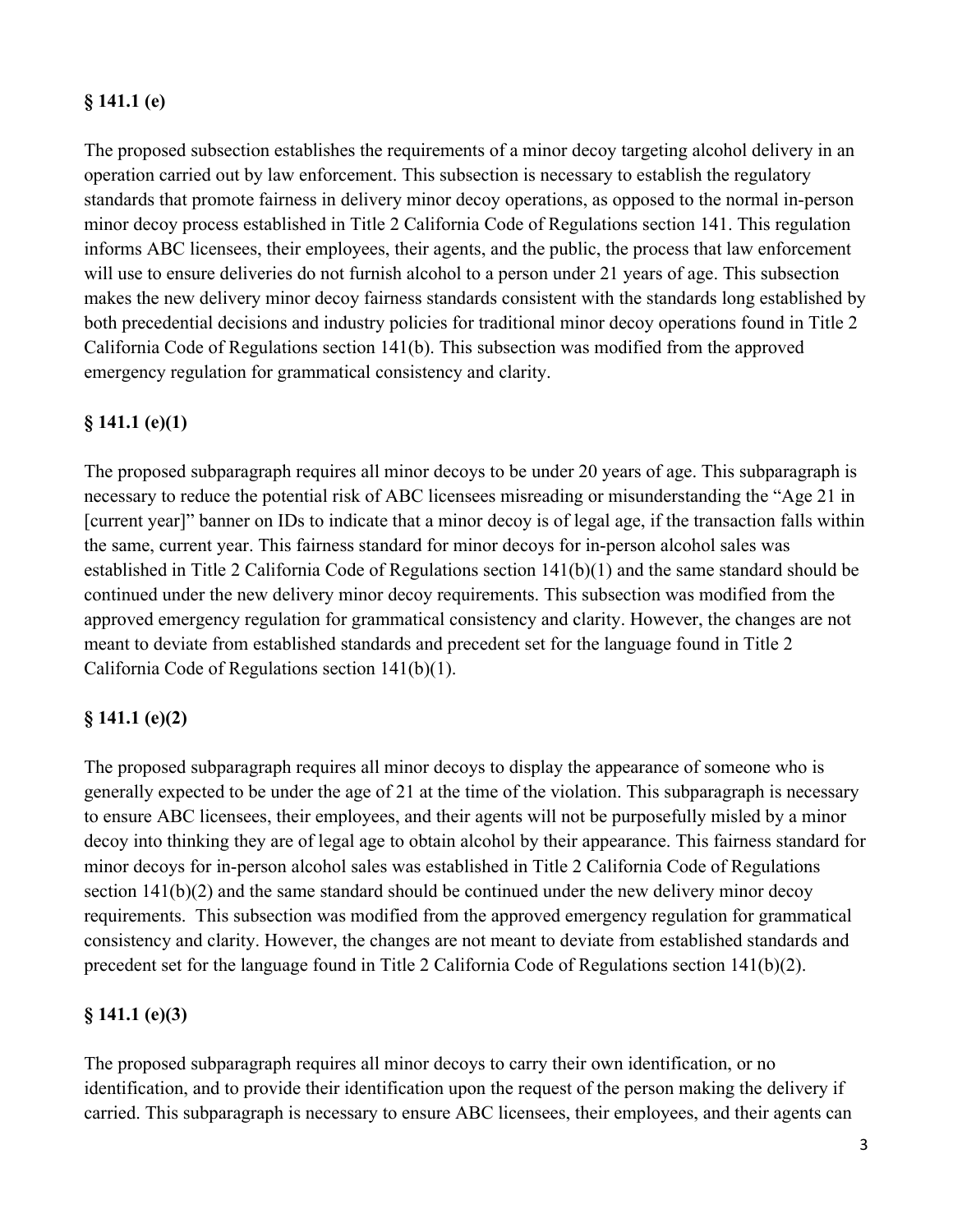comply with industry standard policies and recognized best practices for checking identification of those purchasing alcohol. This fairness standard for minor decoys for in-person alcohol sales was established in Title 2 California Code of Regulations section  $141(b)(3)$  and the same standard should be continued under the new delivery minor decoy requirements. This subsection was modified from the approved emergency regulation for grammatical consistency and clarity. However, the changes are not meant to deviate from established standards and precedent set for the language found in Title 2 California Code of Regulations section 141(b)(3).

### **§ 141.1 (e)(4)**

The proposed subparagraph requires all minor decoys to respond truthfully to any questions about their age when asked by an ABC licensee, their employee, or their agent at the time of delivery. It also allows a minor decoy to say they are over 21 years of age either electronically, in writing, or over the phone, at the time the alcoholic beverages are ordered. This subparagraph is necessary to ensure the ABC licensee, their employee, or their agent is correctly meeting their duty to deliver alcohol only to a person who is 21 years of age or older. ABC licensees have attempted to use age gating questions either by telephone, internet, or written questions to check for age at the time of the order. This is inappropriate for compliance with the licensee's duty to ensure alcohol is not furnished to those under 21 years of age because the ABC licensee cannot reasonably assess whether a person is under 21 years of age at the time of order. Without an order being placed, a delivery cannot occur and thus, the minor decoy is able to answer that they are over 21 years of age at the time of ordering whether by telephone, internet, or written. This subparagraph requires the minor decoy to answer truthfully all age-related questions at the time of delivery since this is the time an ABC licensee, their employee, or agent, would be able to fully assess whether the person receiving the alcohol is in fact 21 years of age or older. This fairness standard for minor decoys for in-person alcohol sales was established in Title 2 California Code of Regulations section 141(b)(4) and the same standard should be continued under the new delivery minor decoy requirements. This subsection was modified from the approved emergency regulation for grammatical consistency and clarity. However, the changes are not meant to deviate from established standards and precedent set for the language found in Title 2 California Code of Regulations section 141(b)(4).

#### **§ 141.1 (e)(5) (removed)**

The proposed subparagraph was removed from the approved emergency regulation because this standard does not apply when a delivery is being made. In a traditional minor decoy operation that takes place upon a licensed premises, there can be multiple ABC licensees, employees, or agents that may have participated in the furnishing of alcohol to the minor decoy. However, when a delivery is made off the licensed premises, there is a specific person or persons who arrive at the designated delivery place with the alcohol to furnish to the minor decoy. Since law enforcement is continually observing the delivery, there is no need for a face to face identification in this circumstance.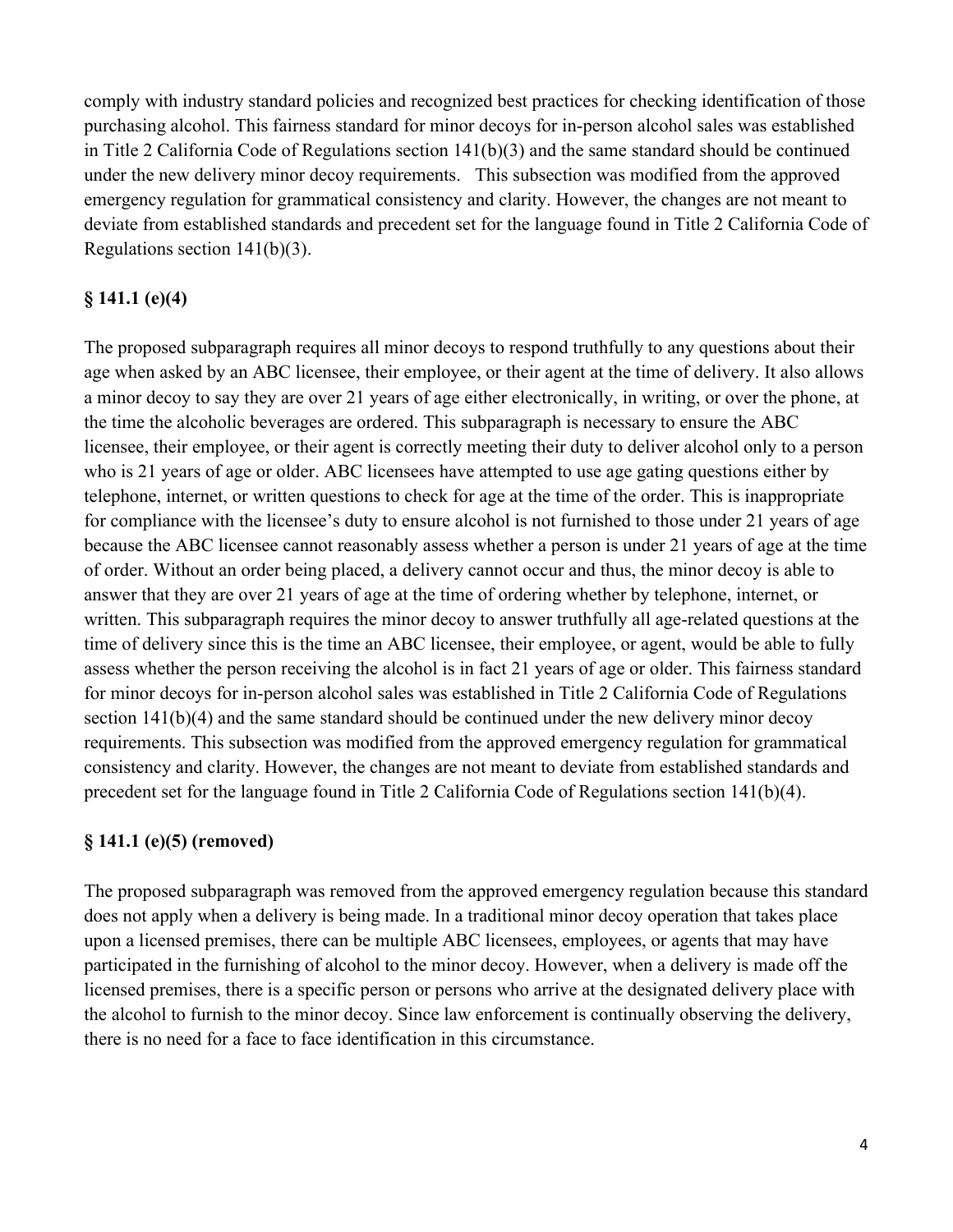# **§ 141.1 (f)**

The proposed subsection creates an affirmative defense for an ABC licensee if any of the standards found in subsection (e) are not followed by a minor decoy or law enforcement personnel during an operation that leads ABC to bring an administrative action against an ABC licensee for an alleged violation of Business and profession Code section 25658. This subsection is necessary because if any of the standards of fairness were not followed, ABC should not hold the ABC licensee responsible for a violation that was induced without the proper fairness standards being followed. This subsection creates an affirmative defense to an administrative action like the one found in Title 2 California Code of Regulations section 141(c).

# **TECHNICAL, THEORETICAL, AND EMPIRICAL STUDY, REPORT, OR SIMILAR DOCUMENTS RELIED UPON.**

Department of Alcoholic Beverage Control Industry Advisory, *Delivery of Alcoholic Beverages*, Issued April 30, 2020.<https://www.abc.ca.gov/delivery-of-alcoholic-beverages/>

Department of Alcoholic Beverage Control Industry Advisory, *Delivery Minor Decoy Requirements Industry Advisory,* Issued June 5, 2020. [https://www.abc.ca.gov/delivery-minor-decoy-requirements](https://www.abc.ca.gov/delivery-minor-decoy-requirements-industry-advisory/)[industry-advisory/](https://www.abc.ca.gov/delivery-minor-decoy-requirements-industry-advisory/)

### **ECONOMIC IMPACT ASSESSMENT/ANALYSIS**

ABC has over 93,000 licensed premises throughout the state. Most of these licenses come with the privilege to deliver or ship alcohol to consumers in their home. Those that do not have this privilege are currently able to perform this function through the Notices of Regulatory Relief released by ABC in response to the COVID-19 state of emergency. The number of alcohol licenses in the state has shown about a 2% yearly growth in recent years, but ABC anticipates the number of licenses to diminish due to the limiting factors of the pandemic and a loss of business in the hospitality sector in general throughout the state.

ABC's proposed regulation lays out the procedures and policies to ensure ABC licensees do not deliver alcoholic beverages to persons under 21 years of age as the industry shifts to delivery in response to the COVID-19 pandemic. ABC does not anticipate that the proposed regulation will change significantly the number of alcohol licensed premises in the state because it is limited to the enforcement of laws ABC licensees are already subject to. ABC anticipates educating licensees and working with them to become compliant with current law through the implementation of these regulations. If licensees continue to violate the law by delivering to persons under 21 years of age, the Department will suspend, and revoke licenses as needed. However, these actions should be a negligible change to the total number of licenses in California. With no substantial change to the number of licensees, or any other affiliated businesses created by the proposed regulation, there is no anticipated creation or elimination of jobs in State of